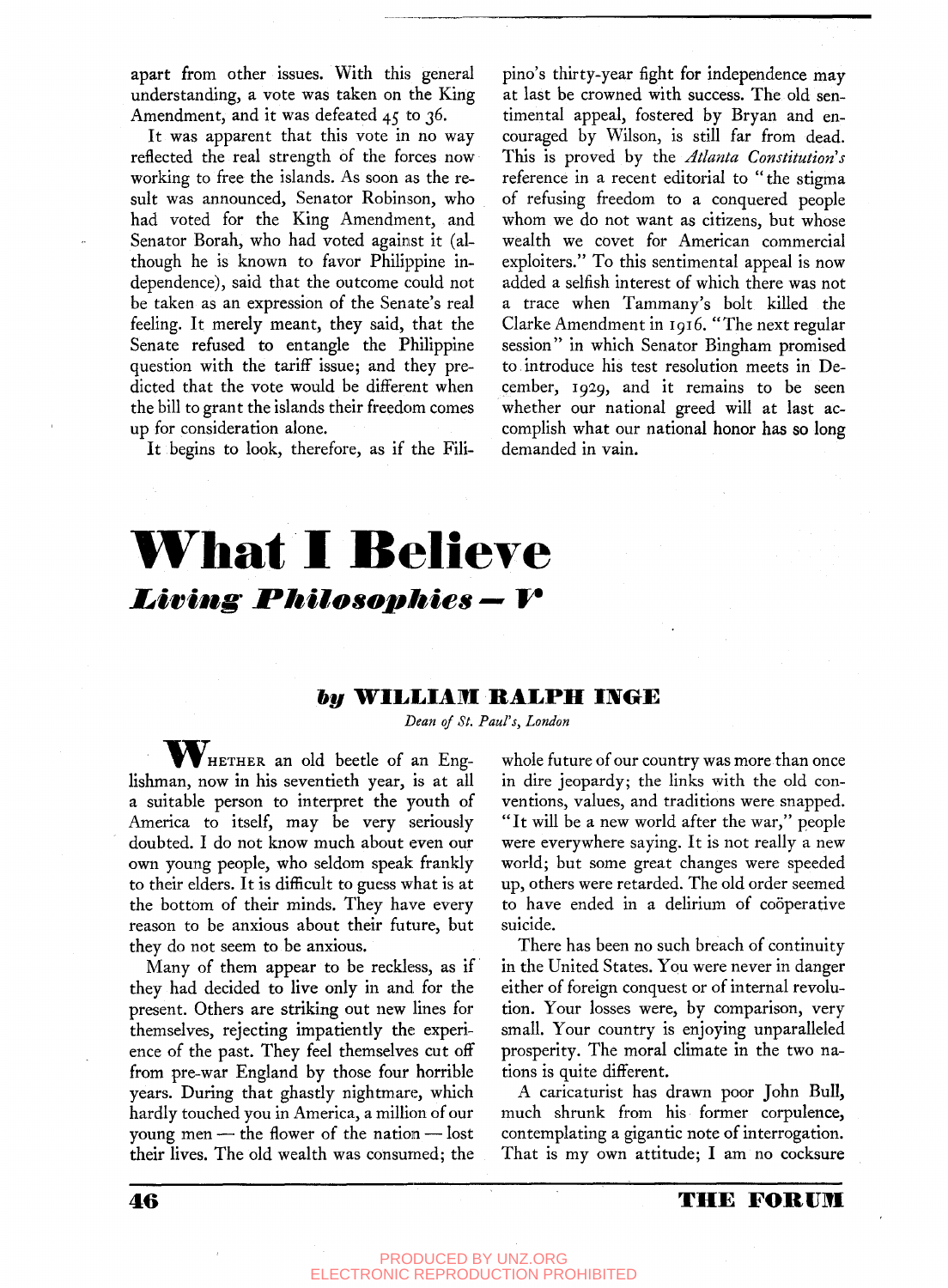

Christ Healing the Sick: the "Hundred Guilder" Piece

prophet. In politics, a Puritan and a Tory contend for the mastery in my mind; in philosophy and religion, a Neo-Platonist and a student of modern science are not always peaceable bedfollows. A cross-bench mind? Or is my proper place not on the cross-benches, but on the floor between two stools? Young America, I fancy, likes something much more positive, more self-confident, than I can give it.

I have already written about the great crisis in Christian theology. Our religion, which was at first fluid, like molten metal, stiffened and almost petrified at a time when the dominant belief about the course of the world was supernaturalistic dualism — on the one side a natural order which in itself had no significance, and on the other, miraculous, catastrophic interventions. The creation, the fall, the redemption of mankind, and the approaching end of the world were single acts, sudden breaches of natural sequence. But now we all believe in an evolutionary world, and the scale of it has been prodigiously magnified. Can a historical revelation be fitted into this new scheme? What becomes of the old belief in miracle and prophecy, in a privileged corporation declaring the will of God with authority and dispensing His favors as a monopoly, and in the traditional Christian eschatology heaven and hell, with or without purgatory?

I tried to indicate my own conviction: that we can and must still be Christians, but only if we recognize that Christianity is a living, growing, changing organism, which has by no means as yet reached its final form. I will not repeat or recapitulate these arguments. The problem belongs to the philosophy of religion, in which only a small minority are interested. But it seems to me that we have to face another movement which affects a much wider circle; I mean a revolt against Christian ethics.

The scientists of the nineteenth century objected to being called materialists, though they did all their scientific thinking in terms of quantitative categories. Most of them were high-minded and even religious men, who in moral questions were timid and conventional. They had very little quarrel with Christian ethics, and most of them would have agreed with John Stuart Mill that a man cannot do better than order his conduct so that Christ would have approved of his life.

## JA]¥UARY 1930 **47**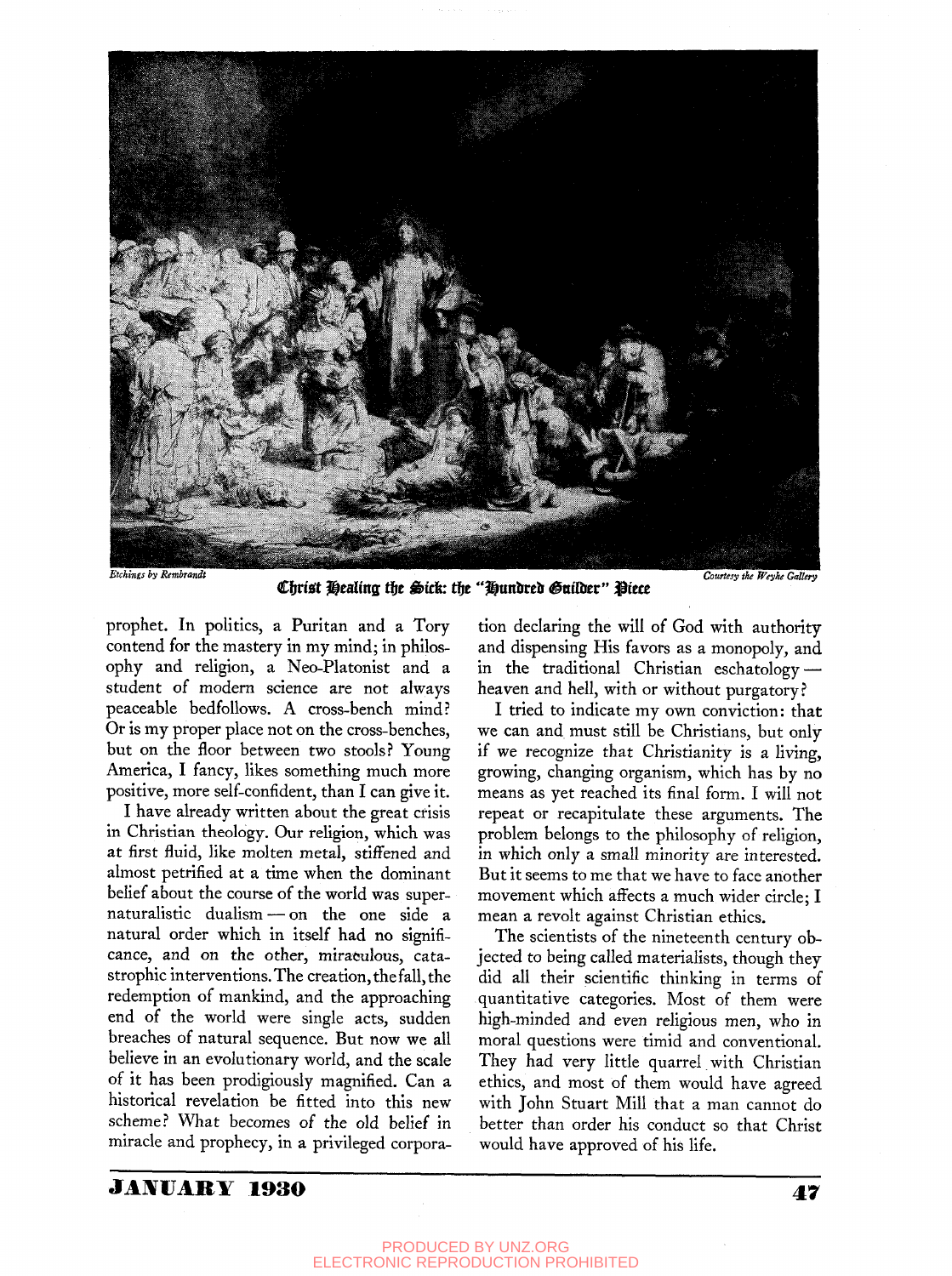This respect for moral tradition has now gone by the board. The morality of the chureh, if not of the Gospel, is openly repudiated.  $\Gamma$  am about to state the case against Christian ethics, as I believe many of our thoughtful young people might state it. Most of the attacks against Christianity are foolish and easily answered; but I have no wish to put up men of straw in order to knock them down. I wish to face real and serious difficulties. I will use quotation marks to prevent any careless reader from citing my opponents' objections as my own opinions.

"The Gospel was a prophetic, antisacerdotal mission within Judaism. The piety and personal morality which it enjoins reach the very highest level. But it leaves us in a world without a future. The first disciples were Messianists, who believed in an apocalyptic end of the age, or day of the Lord, which some of them would live to see. The Gospel gives us no guidance as to the organization of society, no principles about the distribution of the profits of industry, no indication as to whether *we* should prefer monarchy or democracy. We can find in it no inspiring ideal of human progress; no sympathy with science, literature, or art very little, in short, of what fills our minds



**Christ before Pilate** 

when we dream of a better world for our descendants.

" Furthermore, although there is no unwholesome asceticism in the teaching of Christ Himself, the world-renouncing tendency of the age enveloped Christianity from the moment when it became a Hellenistic religion, completely captured it, and gave it a peculiar character which it has retained ever since. The whole of Christian sexual morality depends on the ascetic notion that certain natural functions are essentially sinful and degrading. This teaching has caused incalculable misery, and is now finally antiquated by modern psychology and its kindred sciences.

"Lastly, from the fourth century onward, the ^great Church has been an imperialistic theocracy, a political organization with a singularly bad record of cruelty, oppression, and fraud."

I am not concerned to rebut the last item in the indictment, since I am writing for American Protestants, whose withers are unwrung by it. The first and second objections are very serious, and must be considered quite candidly.

It is true that there is a wide gap in the teaching of the New Testament. It tells us next to nothing about the conditions of a higher civilization, There are some well-meaning people who try to make out that Christ was an advanced social reformer; they talk about Christian politics and economics. They are mistaken. The Gospel is a message of spiritual redemption, not of social reform. Christ was indifferent to all forms of government, ecclesiastical and civil; He disdained any concern with questions of distribution; and He despised all the paraphernalia of civilization beyond the simplest necessaries and comforts.

On the other hand. His method of proceeding outward from the individual to society is the true method of all moral reform. By refusing to legislate for Palestine in the first century. He avoided making any laws which would be a hindrance to America in the twentieth. His religion has not, in fact, impeded secular civilization. And lastly, though He has little to say about distribution, He has a good deal to say about consumption  $=$  about the vulgarity and selfishness of luxury, and the sin of waste. In prosperous America to-day — but I refrain. You can read the New Testament for yourselves.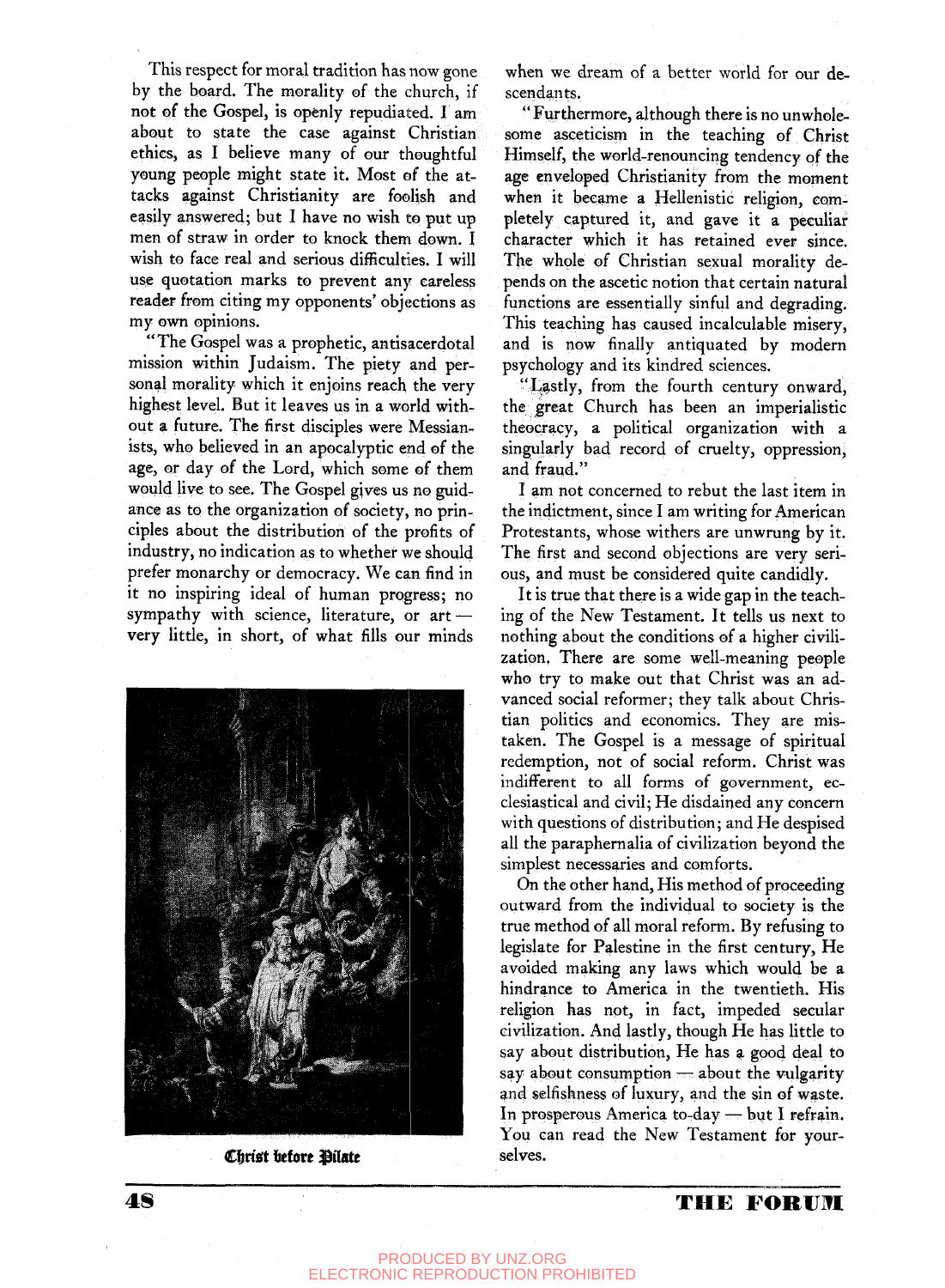I turn to the question of asceticism. I am terribly cramped for space and I will come to grips with the psychoanalysts and their friends at once. If there are no instincts in our nature which need to be repressed — buffeted, mortified, crucified, as St. Paul says; If all of them are to be gratified, in a more or less "sublimated" form: then all the great moralists, pagan as well as Christian, Plato as well as St. Paul, are fundamentally wrong. But they are not wrong. The only possible harmony of our nature is a harmony of unified purpose, not of gratified instincts. These instincts are a turbulent mob, which can never be reduced to order except by what the Stoics called the ruling faculty.

If we were mere animals, we might live as innocently as "the pretty little rabbits with their interesting habits." But when Judge Ben Lindsey's young students imitate these engaging quadrupeds, the result is revolting and horrible. In becoming moral agents we have forfeited immunity from moral struggle. We can only rise to higher things on steppingstones of our *dead* selves; and a great part of our warfare, though certainly not the whole of it, is concerned with the conquest of what St. Paul calls the flesh. The Christian doctrine of purity is quite clear. The obligation does not rest primarily on the injury which licentiousness does to other people, but on the fact that our bodies are temples of the Holy Spirit, and that misuse of the sacraments of love defiles this inner shrine. If anyone thinks that this is mere monkish morality, let him read what Plato says about the continence of Greek athletes. They do it to obtain a corruptible crown, he says, almost in the words of St. Paul; and shall not we, whose minds are better trained than theirs, and our bodies less lusty, do as much to win the incorruptible crown of self-conquest and converse with the Divine?

Puritanism has hitherto been the backbone of the American character, and the main secret of American greatness. We have heard lately, from Troeltsch and others, that John Calvin is the spiritual father of that not wholly admirable person, the American business man, with his " inner-worldly asceticism " and his unthinking devotion to productive industry for its own sake. But the ideal was originally a fine one. It denounced luxury, waste, chicanery, and exploitation. All the worst evils of "big business" have cropped up in direct defiance of it.

Do not let us talk glibly about " the mistake of asceticism." It *is* a mistake, very often; but it is a mistake which it is much easier to fall below than to rise above.

35, EF 25, TOM

America is a land of violent contrasts; and the reaction against Puritanism seems to have gone to dangerous lengths. It is a simple expedient to dub all authoritative and traditional moral principles "taboos," and forthwith to disregard them. That is the tendency of postwar civilization all over Europe. We should be wiser to take the authority of Jesus Christ as absolute and beyond question. Our mastery of applied science does not make us wiser or better than our fathers. I am no advocate of unprogressive morality. A new moral orientation has been made necessary by the recognition of our duties to posterity, to the lower animals, and to all the beautiful and gracious things which our vulgar greed is defacing and destroying. But we may be sure that no society can be healthy or happy in which the duty of selfdenial and self-discipline is set at naught, and in which chastity and the sanctity of the marriage bond are treated as outworn superstitions.

#### **Next month this series of llviiig philosophies wlU he continued by Irving Bahhltt, America's leading exponent o£ Humanism.**



*Descent from the Cross* 

### **JA]¥IIAR Y 193 0 4 9**

ï  $\vert \vert$